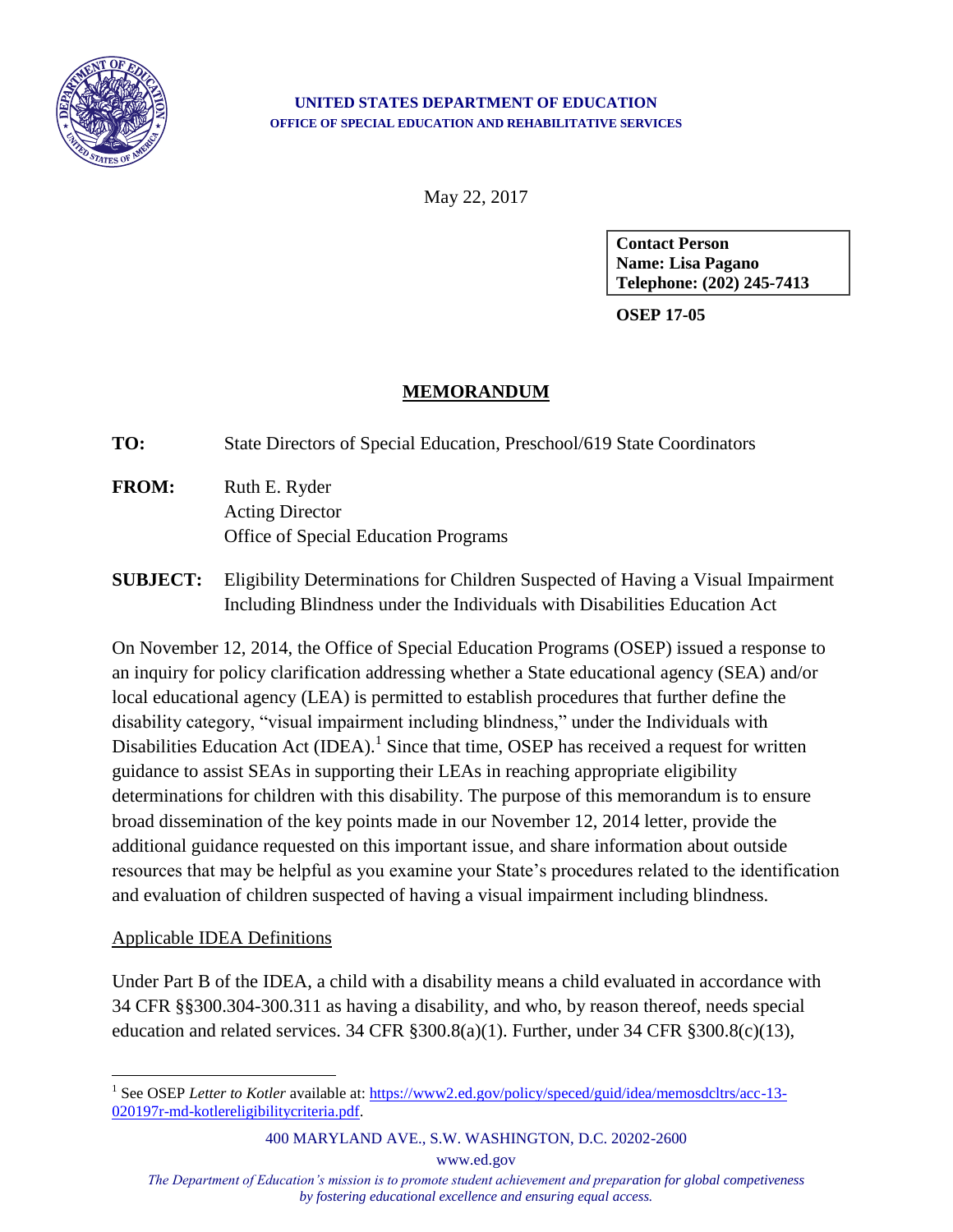"visual impairment including blindness" means an impairment in vision that, *even with correction*, adversely affects a child's educational performance. (Emphasis added) The term includes both partial sight and blindness.

### State and Local Eligibility Criteria

While States are permitted to establish standards for eligibility for special education and related services, and are not required to use the precise definition of a disability term in the IDEA, these State-established standards must not narrow the definitions in the IDEA. We recognize that States often adopt common definitions of certain modifiers to guide evaluators in making individualized eligibility determinations. For example, as OSEP noted in our November 12, 2014 letter, "intellectual disability" refers to "s*ignificantly* subaverage general intellectual functioning," (34 CFR §300.8(c)(6)), and similarly, the definition of "orthopedic impairment" refers to "a *severe* orthopedic impairment that adversely affects a child's educational performance" (34 CFR §300.8(c)(8)). In these cases, because the IDEA does not specifically address the meaning of these modifiers, the IDEA gives States discretion to determine the precise level of impairment that qualifies as "*significantly,*" and "*severe,*" respectively, in order for evaluators and eligibility teams to implement these definitions.

In contrast, in the definition of "visual impairment including blindness," the regulations do not contain a modifier; therefore, *any* impairment in vision, regardless of significance or severity, must be included in a State's definition, provided that such impairment, even with correction, adversely affects a child's educational performance. States may not use criteria or other definitions for "visual impairment including blindness" that result in the exclusion of children who otherwise meet the definition in 34 CFR §300.8(c)(13). For example, State eligibility guidelines and definitions for "visual impairment including blindness" may not exclude a child with convergence insufficiency or other visual impairment from meeting the IDEA's definition of "visual impairment including blindness" if that condition, even with correction, adversely affects that child's educational performance (e.g., the child's ability to read and write).

It has come to our attention that some States direct their LEAs to implement a two-step process when addressing whether a child suspected of having a visual impairment may be eligible for special education and related services under the IDEA. During the first step, the eligibility team is required to reach a decision as to whether the child has one or more of the conditions that the State has identified and believes could affect a child's vision functioning. Examples of such conditions might include: the child has a reduced visual field to 50 degrees or less in the better eye; the child has been diagnosed with cortical visual impairment; or the child has a diagnosis of a degenerative condition that is likely to result in a significant loss of vision in the future. During the second step, the eligibility team determines the extent that it should proceed further and examine whether the condition adversely affects the child's educational performance. However, if the eligibility team were to conclude the child's vision difficulties do not fall within one of the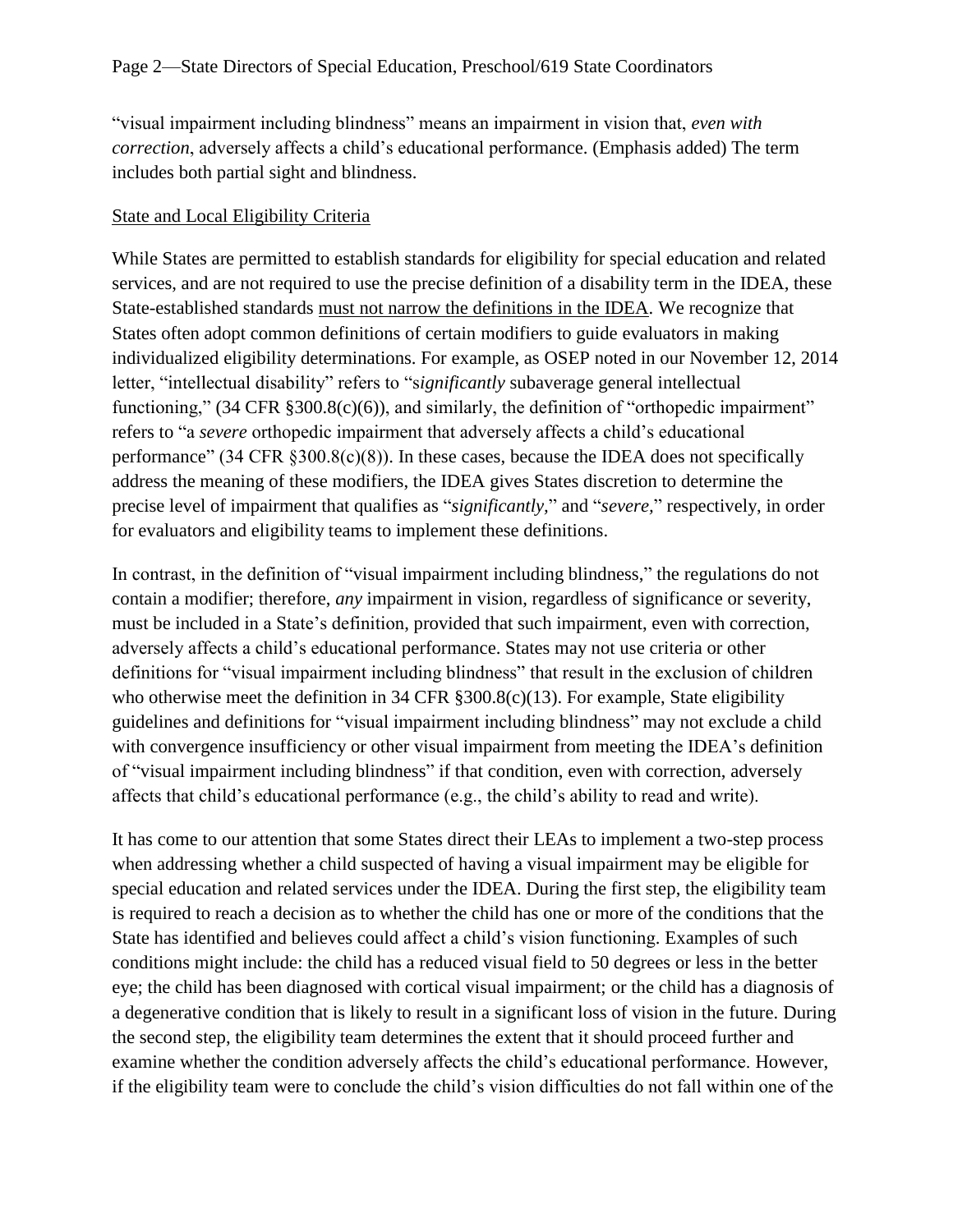State's listed criteria or conditions, the eligibility team would not consider whether the child's visual functioning adversely affects his or her educational performance. Such a practice is inconsistent with the IDEA. While it is permissible for a State to provide *examples* of the types of conditions that would meet the State's criteria for "visual impairment including blindness," the SEA or LEA may not preclude eligibility teams from considering whether *other* vision conditions, even with correction, adversely affect the child's educational performance such that the child requires special education and related services under the IDEA.

For more information about various types of visual impairments and the ways in which those impairments can affect a child's ability to learn, visit [http://www.parentcenterhub.org/repository/visualimpairment/.](http://www.parentcenterhub.org/repository/visualimpairment/)

# Evaluation to Determine Whether the Child's Visual Impairment Adversely Affects Educational Performance

Prior to the eligibility determination, each public agency must conduct a full and individual evaluation, in accordance with 34 CFR §§300.304-300.306, before the initial provision of special education and related services to a child with a disability. 34 CFR §300.301(a). The purpose of the evaluation is to determine whether the child qualifies as a child with a disability and the nature and extent of the educational needs of the child. Under 34 CFR §300.304(b)(1), in conducting the evaluation, the public agency must use a variety of assessment tools and strategies to gather relevant functional, developmental, and academic information about the child that may assist in determining whether the child is a child with a disability and the educational needs of the child. That information could include information from a physician, if determined appropriate, to assess the effect of the child's visual impairment on the child's eligibility and educational needs. However, under 34 CFR §300.304(b)(2), no single measure or assessment may be used as the sole criterion for determining whether the child is a child with a disability and for determining an appropriate educational program for the child.

Under 34 CFR  $\S 300.306(c)(1)(i)$ , in interpreting evaluation data for the purpose of determining whether the child is a child with a disability under Part B of the IDEA and the educational needs of the child, the group of qualified professionals and the parent must draw upon information from a variety of sources, including aptitude and achievement tests, parent input, and teacher recommendations, as well as information about the child's physical condition, social or cultural background, and adaptive behavior. Under 34 CFR  $\S 300.306(c)(1)(ii)$ , the public agency must ensure that information obtained from all of these sources is documented and carefully considered. There is nothing in the IDEA or the Part B regulations that would prevent a public agency from obtaining a medical diagnosis prior to determining whether the child has a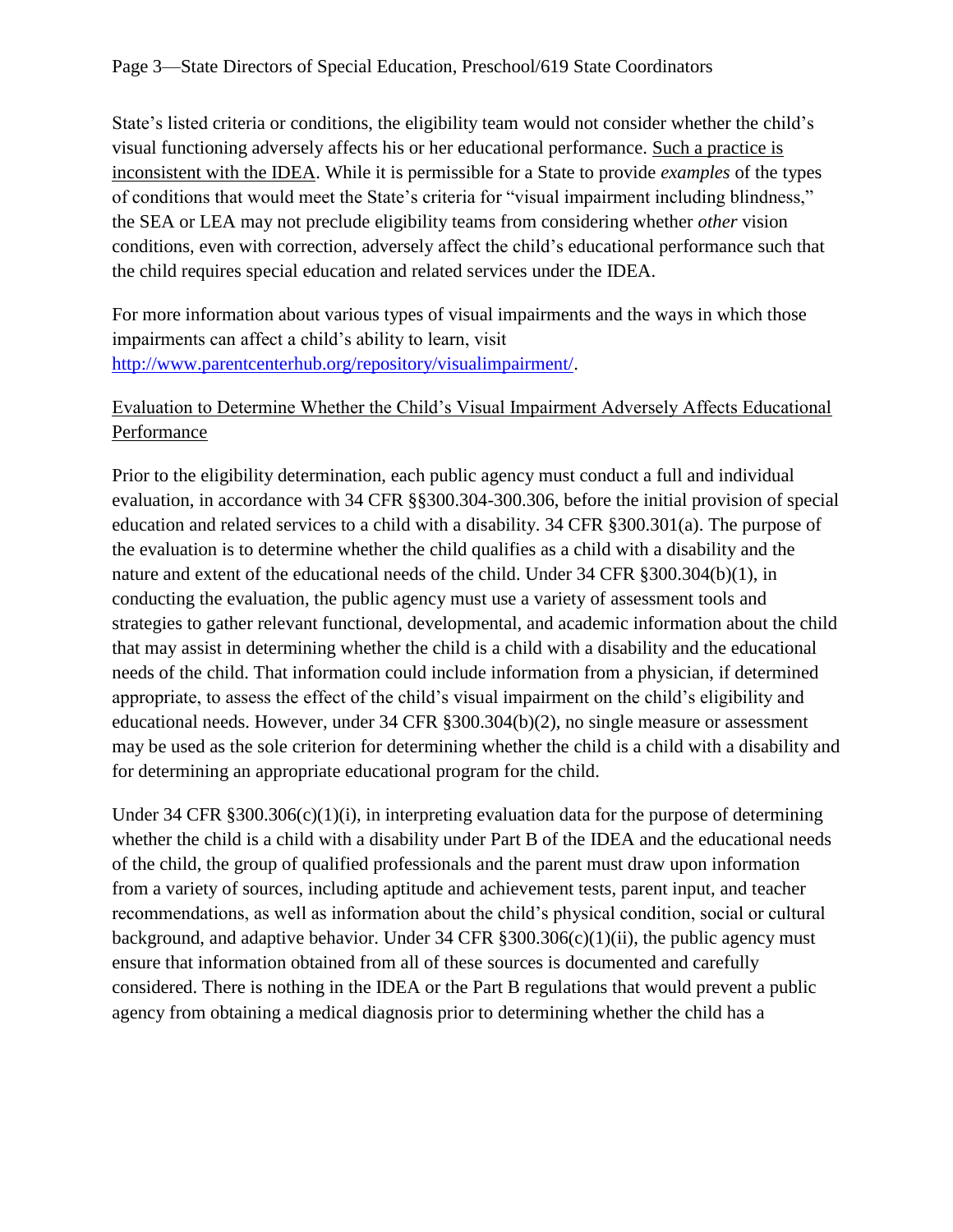particular disability, and the educational needs of the child.<sup>2</sup> Also, there is nothing in the IDEA or the Part B regulations that would prohibit a State from requiring that a medical diagnosis be obtained for purposes of determining whether a child has a particular disability, provided the medical diagnosis is obtained at public expense and at no cost to the parents, and is not used as the sole criterion for determining an appropriate educational program for the child. Further, if a State requires a medical diagnosis consistent with the above criteria, such a requirement exceeds the requirements of Part B of the IDEA. Under 34 CFR §300.199(a)(2), the State would be required to identify in writing to the LEAs located in the State, and to the Secretary, that such rule, regulation, or policy is a State-imposed requirement that is not required by Part B of the IDEA and Federal regulations.

When determining a child's vision status, the LEA's evaluation should be thorough and rigorous. Such evaluations should include a data-based media assessment, be based on a range of learning modalities (including auditory, tactile, and visual), and include a functional visual assessment. In previously-issued guidance, OSEP has noted that an assessment of a child's vision status generally would include the nature and extent of the child's visual impairment and its effect on the child's ability to learn to read, write, do mathematical calculations, and use computers and other assistive technology, as well as the child's ability to be involved in and make progress in the general curriculum offered to nondisabled students. Such an evaluation generally would be closely linked to the assessment of the child's present and future reading and writing objectives, needs, and appropriate reading and writing media. The information obtained through the evaluation generally should be used by the eligibility team in determining whether it would be appropriate to provide a blind or visually impaired child with special education or related services as required by the IDEA. In addition, because the evaluation must assess a child's future needs, a child's current vision status should not necessarily determine whether it would be inappropriate for that child to receive special education and related services while in school. Please see OSEP's Dear Colleague Letter on Braille, June 19, 2013, available at: [http://www2.ed.gov/policy/speced/guid/idea/memosdcltrs/brailledcl-6-19-13.pdf.](http://www2.ed.gov/policy/speced/guid/idea/memosdcltrs/brailledcl-6-19-13.pdf)

You may wish to consult the following outside resources that address assessments for children who have, or are suspected of having a "visual impairment including blindness."<sup>3</sup>

- American Foundation for the Blind. Assessments for students who are blind or visually impaired. Retrieved from<http://www.familyconnect.org/info/education/assessments/13>
- American Printing House for the Blind, Inc. Accessible tests resource center. Retrieved from<http://www.aph.org/accessible-tests/>

 $\overline{a}$ 

 $2<sup>2</sup>$  In the case of a suspected "visual impairment including blindness," a diagnosis may be made by a medical professional such as the child's pediatrician, ophthalmologist, or optometrist.

<sup>&</sup>lt;sup>3</sup> These organizations are examples of organizations that may be helpful on these matters. We cannot vouch for the quality or completeness of their assistance. They are provided merely as examples, and there may be other organizations that you may wish to consult.